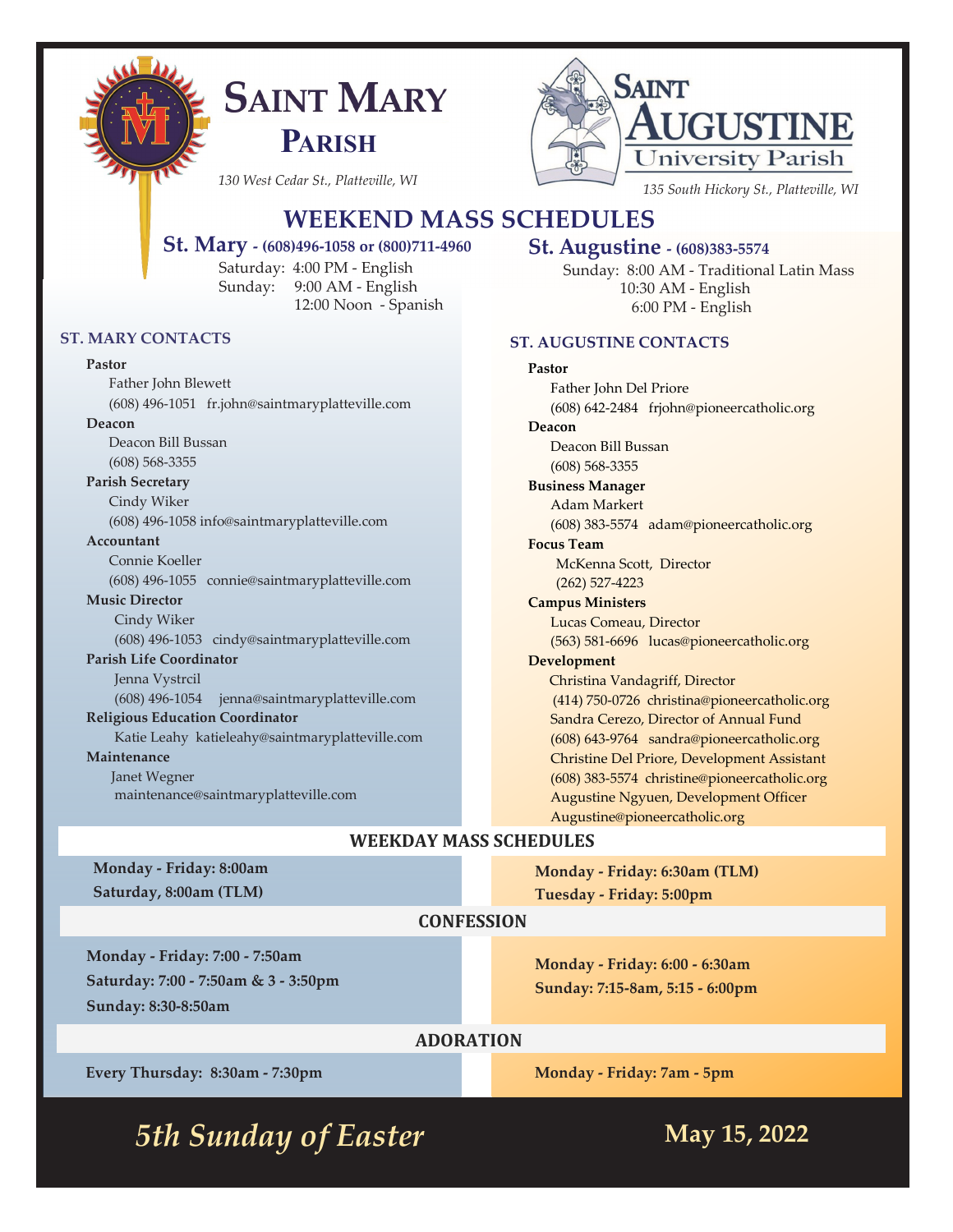

# **SAINT MARY**

**PARISH**

#### **Mass Intentions**

**Sunday, May 15** 9:00am Living & Deceased Members of the John & Frances Brendemuehl Family 12:00pm For the People (Spanish) **Monday, May 16** 8:00am Sally Magby **Tuesday, May 17** 8:00am Helen Timmerman **Wednesday, May 18** 8:00am † Justin Tranel **Thursday, May 19** 8:00am † Patricia Granville **Friday, May 20** 8:00am Wendy Campbell **Saturday, May 21** 8:00am Rev. Alfonso Galvez (TLM) 4:00pm † Irvin & Connie Bartels **Sunday, May 22** 9:00am Living & Deceased Members of the CCW 12:00pm For the People (Spanish)

#### *St. Mary Parish Giving May 8*

Weekly Envelopes \$3455.00 Offertory \$506.00 Weekly Average Electronic Funds \$ 800.00

# *Sunday Readings*

Acts 14:21-27 Psalm 145:8-9, 10-11, 12-13 Revelation 21:1-5a John 13:31-33a, 34-35

#### *Garden Flowers*

Your extra garden flowers are always appreciated. Please leave them in the north entrance on Fridays before 10am.

# *Tri-State Homeschool Network presents:*

**What:** Spring Choir Concert

 Featuring Middle School and High School Choirs **When:** Tuesday, May 17 at 7:00pm **Where:** Platteville City Auditorium **Admission:** Free, donations welcome

### **St. Mary Calendar**

**Office Hours:**

Tuesday, Wednesday & Thursday 8:30 - Noon or by appointment

**Sunday, May 15** SW Wisconsin Catholic Men's Group: 7:00pm **Tuesday, May 17**

**Breakfast with Father:** After the 8:00am Mass **Thursday, May 19 Confession:** after 8:00am Mass for 30 Minutes **Adoration:** Begins after 8:00 Mass **Rosary & Benediction:** 7:30pm **Parish Council Meeting:** 6:00pm

# *National Combined Collection*

This weekend, May  $14/15^{th}$ , the National Combined Collection will be conducted in our parish. This combined collection is combining the following individual collections:

Black & Indian Missions Catholic Promotion of Authentic Human Development Catholic Communications Campaign Catholic Home Missions Catholic University of America Collection for the Archdiocese for the Military Services Retirement Fund for Religious

You can find a brochure and envelope **in your pew**. Thank you for your donation!

# *Confirmation*

Congratulations to all of our students being confirmed!

The Confirmation Mass is at St. Clements in Lancaster on Sunday, May 15 at 4pm. Please remember to keep each of them in your prayers.

#### **Our St. Mary Confirmation Students are:**

| Cailyn Christensen         | Zachary Ludlum      |
|----------------------------|---------------------|
| Logan Day                  | <b>Tristan Pink</b> |
| <b>Benedict Drefcinski</b> | <b>Lucas Ludlum</b> |
| Kale Richards              | Charles Straka      |
| Jose Carballo              |                     |
|                            |                     |

# **Wedding Anniversary Celebration**

#### **What Anniversary are You Celebrating in 2022?**

Bishop Donald Hying will be recognizing couples celebrating 50, 55, 60 or more years of marriage as well as newlyweds celebrating their first three years on Sunday, August  $14<sup>th</sup>$  with a Mass of Thanksgiving at St. Francis Xavier in Cross Plains. Mass followed by a cake, coffee, and punch reception.

**This is an invitation only event!** Please notify the Parish Office with your name, anniversary date & address.

\**Submissions are due by May 25th!*